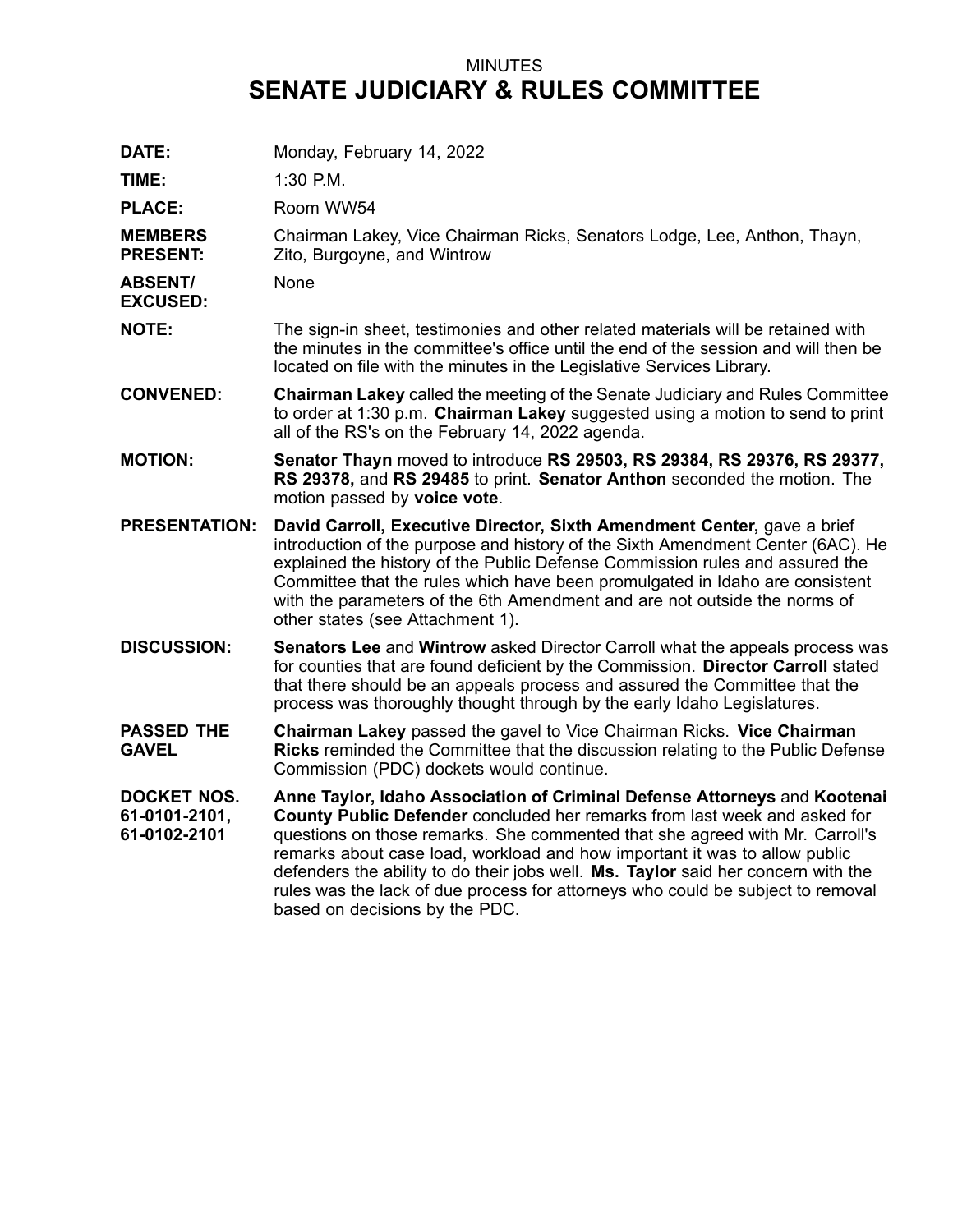- **TESTIMONY: Aaron Bazzoli, Chief Public Defender, Canyon County,** assured the committee that his objections, and those of the office he represents, were not based on an overall objection to rules. He stated that the rules presented from last year and this year lack significant protections for the clients, the people they serve across the state, and the attorneys in his charge, saying they remove fundamental due process protections. **Mr. Bazzoli** added that some of the data referenced in Mr. Carroll's testimony was not fully reliable because of changes in the system and that there was <sup>a</sup> more accurate tracking system currently in place. He also explained some of the elusiveness in "case counts." He reiterated that due process was important and that there needed to be an appeals process (see Attachment 2).
- **DISCUSSION: Senators Lee, Burgoyne,** and **Wintrow** questioned what Mr. Bazzoli would like to see happen with the PDC rules. He stated he would like to have face to face dialogue so ideas and comments could be responded to. Several questions were asked relating to the Public Defense Commission denying an attorney due process. **Mr. Bazzoli** explained that he was not aware of any violations but he was prohibited from speaking on that matter. He said there was <sup>a</sup> negotiated rule making process, and the PDC was good about involving them in public hearings.

**Chairman Lakey** questioned the nuanced counting standards. **Mr. Bazzoli** added the counting standards reflect much more than the number represents.

**Senator Lodge** asked what suggestions Mr. Bazzoli had relating to the Tucker lawsuit. **Mr. Bazzoli** responded that he did not believe the Tucker case was as frightening as some thought. He added that the Legislature had done an excellent job in addressing the concerns related to the lawsuit. **Senator Lodge** asked if Mr. Bazzoli would be content with the PDC rules as they were currently. **Mr. Bazzoli** said that he could live with them but he would continue to rally on due process.

- **TESTIMONY: Elisa Massoth, Idaho Association of Criminal Defense Lawyers**, asked that the Committee oppose the PDC rules because they do not provide due process. The current rules do not set forth the right of criminal defense lawyers to have due process in application for, or removal from, the defending roster. She shared copies of <sup>a</sup> waiver she had to sign at the end of her application to maintain status on the defense roster (see Attachment 3). She believes the waiver is illegal and that the PDC goes beyond statute. She originally didn't sign the waiver, but when it was sent back, she felt that she had to sign it because she had two death penalty cases and felt pressured into it. **Ms. Massoth** stated she should not be forced to choose between her own right as <sup>a</sup> practicing lawyer and those of her clients to have someone fighting for them. She referenced Senator Burgoyne's earlier question, and stated that there was <sup>a</sup> process, but it's been deemed <sup>a</sup> "personnel" matter. She believed the involved parties were fighting about what "due process" was because it was not clearly spelled out. **Ms. Massoth** added executive sessions of the Public Defense Commission were not public. People did not have visibility into what the decision-making process was for whether or not to include someone on the roster. **Ms. Massoth** stated that the PDC was abusing its power, and assuming power beyond what was given to them in the statute.
- **DISCUSSION: Senator Burgoyne** asked questions relating to due process and the Administrative Procedures Act. **Ms. Massoth** responded that it was unclear because the rules appear in some places and not in others and the processes were not spelled out. She stated there had been <sup>a</sup> play on words relating to whether someone had actually been removed from the roster. **Ms. Massoth** stated that at times an executive session is appropriate. If decisions were made outside the executive sessions and an appeal was filed, there must be <sup>a</sup> record. She added that there was <sup>a</sup> written decision given to the attorney but they were seldom clear about the end result.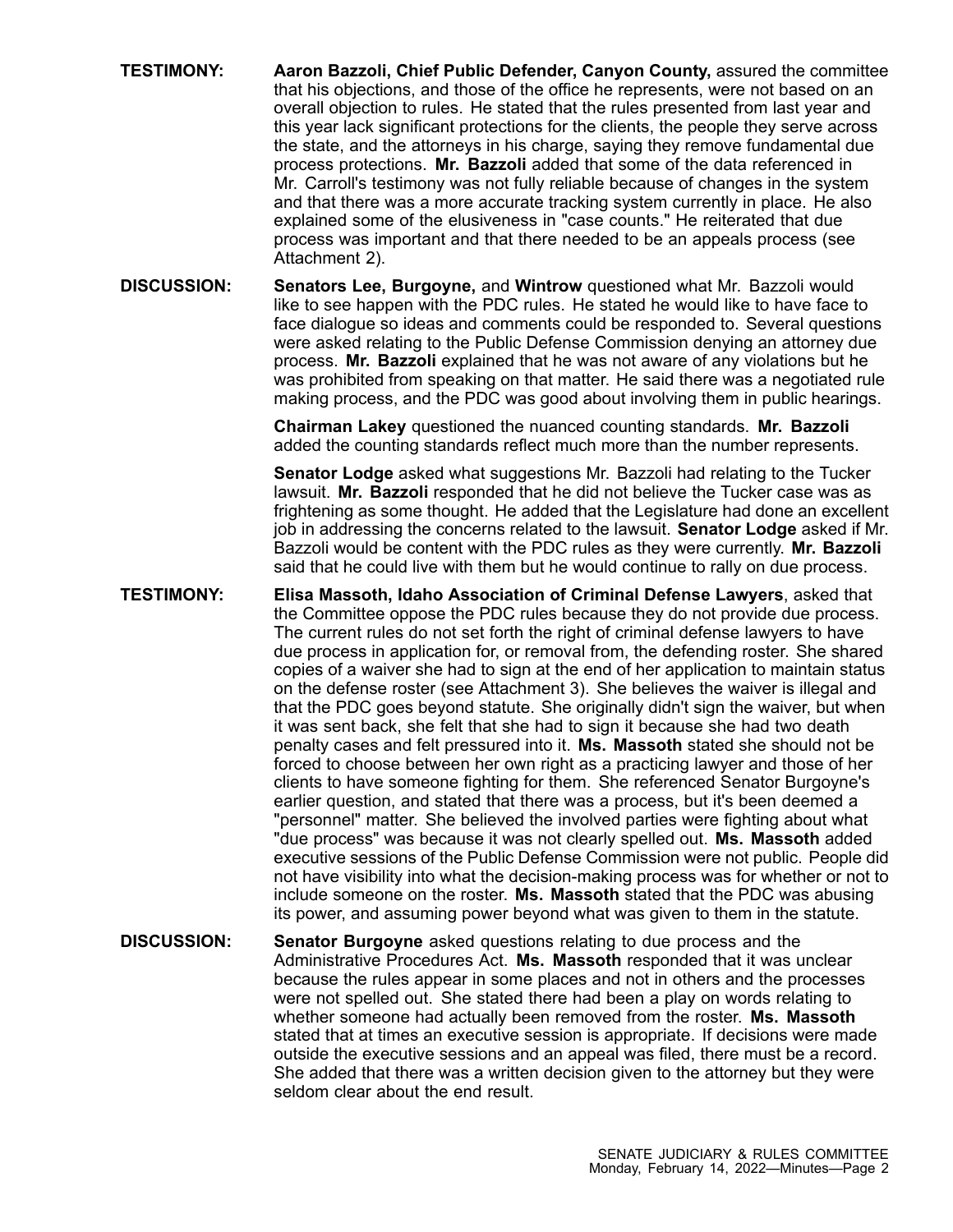- **TESTIMONY: Tammy Zoken, Quality and Compliance Counsel, Public Defense Commission**, reminded the Committee that stakeholders in such circumstances were not just counties and defending attorneys. They were also citizens who cannot afford an attorney. The role of everyone present was to safeguard the delivery of constitutional representation. **Ms. Zokan** responded there was an appeals process, and the rules added clarity about what can be appealed. She also reiterated that last year, the PDC did work with stakeholders to try to come to <sup>a</sup> mutually agreeable decision, including using language that the stakeholders wanted included in the rules. She also stated that when it came to caseloads, there was opportunity for conversation around that, not just <sup>a</sup> hard and fast rule with no context.
- **TESTIMONY: Mark Coonts, Public Defender, Gem County**, stated that one of his concerns was although the county is growing, it may be difficult to employ enough contract conflict attorneys willing to work for what the county pays hourly. He mentioned losing <sup>a</sup> contract attorney because of all the procedural requirements to remain on the public defense roster.
- **TESTIMONY: Tony Geddes, Chief Public Attorney, Ada County**, stated it had always been challenging in public defense in Idaho to get enough resources, staffing, and expertise in rural counties. He reiterated that the PDC does reject standards for oversight. He said the rules should be rejected because they were confusing and unnecessarily intrusive, with <sup>a</sup> focus on micro management and bureaucratic red tape, which hinders rather than enhances the delivery of indigent defense. The defending attorney rosters the PDC maintains did not have sufficient due process safeguards in the event someone was removed from the roster. There was also an exclusion of public defender voices. **Mr. Geddes** added many of the problems with the rules could have been resolved or mitigated by involving actively practicing public defenders. He stated that the negotiated rulemaking process had been awkward and clunky, and that the PDC had not allowed dialogue or discussion. There was talk of <sup>a</sup> working group last year, and that never happened. He submitted <sup>a</sup> letter from his Board to the Committee (see Attachment 4.)

**Kathleen Elliott, Executive Director, Public Defense Commission**, reminded the Committee that they had been there on the same rules. After working on rules and negotiating, she stated that she was surprised that people were upset. They came up with 21 provisions working with stakeholders, but it wasn't negotiated rulemaking, it was <sup>a</sup> lot of private meetings. Case counting was up for approval again next year, but with COVID, the data is going to be challenging. **Director Elliott** stated there would be <sup>a</sup> safety valve, where attorneys can state why they were not still meeting constitutional standards. In addition, they were still having challenges getting institutional officers to understand what "active cases" meant. It was not only cases they opened that year, but cases which their attorneys carried over and were working on this year. They were trying to establish methodology and that meant they were counting consistently across the state. There were two rosters: the public defense roster, and the capital council roster. The public defense roster is <sup>a</sup> simple form to be filled out and various questions answered. The capital council roster focuses on expertise in the area of capital trials. The rules were not perfect, but they were working on it. **Director Elliott** does believe there was due process in the rules.,

**MOTION: Senator Burgoyne** moved to approve **Docket No. 61-0101-2101**. **Senator Wintrow** seconded the motion.

**AMENDED MOTION: Senator Burgoyne** moved to approve **Docket No. 61-0101-2101** and **Docket No. 61-0102-2101**. **Senator Wintrow** seconded the motion. The motion passed by **voice vote**.